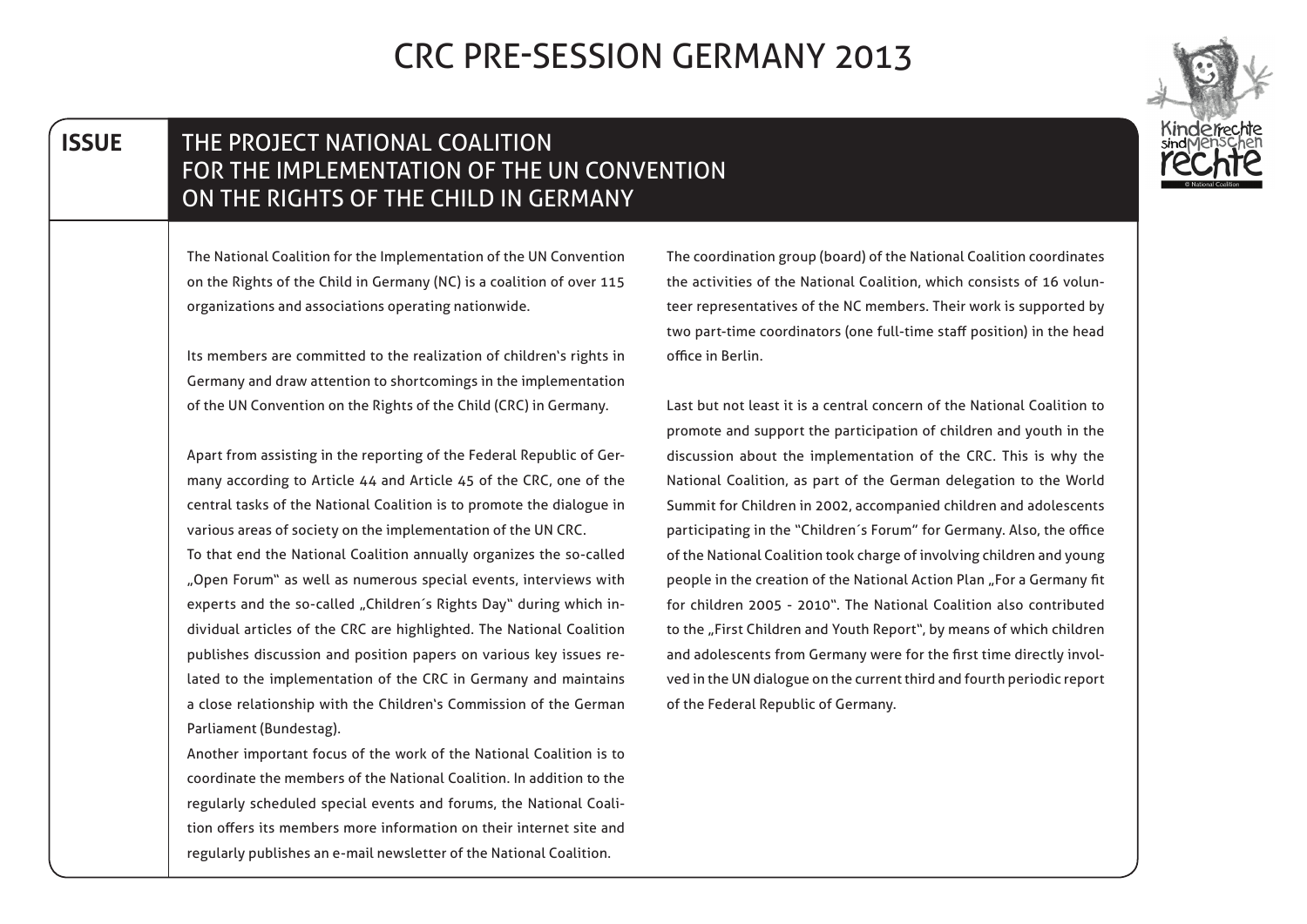

#### **ISSUE WORSE HEALTH STATUS OF CHILDREN** FROM LOW-INCOME AND LESS EDUCATED HOUSEHOLDS

mittee recommends that the State party develop a system of data SUMMARY | The Committee's Concluding Observations of 2004 state: "The Comregated by gender, age and urban and rural area. This system should collection and indicators consistent with the Convention and disaggcover all children up to the age of 18 years with specific emphasis on those who are particularly vulnerable, such as foreign children. It further encourages the State party to use these indicators and data in formulating policies and programmes for the effective implemen-<br>tation of the Convention."<del>'</del>

> In May 2007, the Robert Koch Institute published the Child and Youth Health Survey (Kinder- und Jugendgesundheitssurvey, KiGGS)<sup>2</sup>, com missioned by the Federal Government, and provided for the first time comprehensive and representative information on the health status and lifestyle of children and youth from age 0 to 17.

The results show that:

children and youth from low-income and less educated families lems than their peers from higher income and better educated have a worse health status and more often psychological prob-,families

- a precarious financial situation of the family increases the risk of psychological irregularities especially for boys,
- ling (Hauptschule) are far more often obese and smokers than • youth whose parents only completed general secondary schooyouth whose parents received a diploma qualifying for universi-<br>ty admission (Abitur and Fachabitur),
- boys and girls who grow up with a single-parent suffer more fre-<br>quently from emotional problems.

A migration background is regarded as a special health risk because in addition to the factors mentioned above other impediments may blic institutions, lack of information about health care services, and exist, including inadequate knowledge of German, lack of trust in pupossibly cultural barriers such as a culture-specific understanding of disease and shame.

Health risks increase dramatically for refugee minors because they bewerberleistungsgesetz), which excludes a large part of health care receive health benefits under the Asylum Seekers Benefits Act (Asylfor refugee minors, for example preventive measures. They are only entitled to treatment of acute disorders and pain. High bureaucratic hurdles hinder psychotherapy or treatment of chronic diseases.

<sup>1</sup> CRC/C/15/Add. 226, para. 18.

<sup>(</sup>ed.) (2007). KiGGS – Study on Children and Youth Health in Germany. (Original: Robert-Koch-Institut (Hrsg.) (2007), KiGGS - Studie zur Gesundheit von Kindern und Jugendlichen in Deutschland. In Bundesgesundheitsbl - Gesundheitsforsch - Gesundheitsschutz Mai 2007 50:529-530 DOI 10.1007/s00103-007-0267-x, Springer Medizin Verlag, Berlin. Pohert-Koch-Institute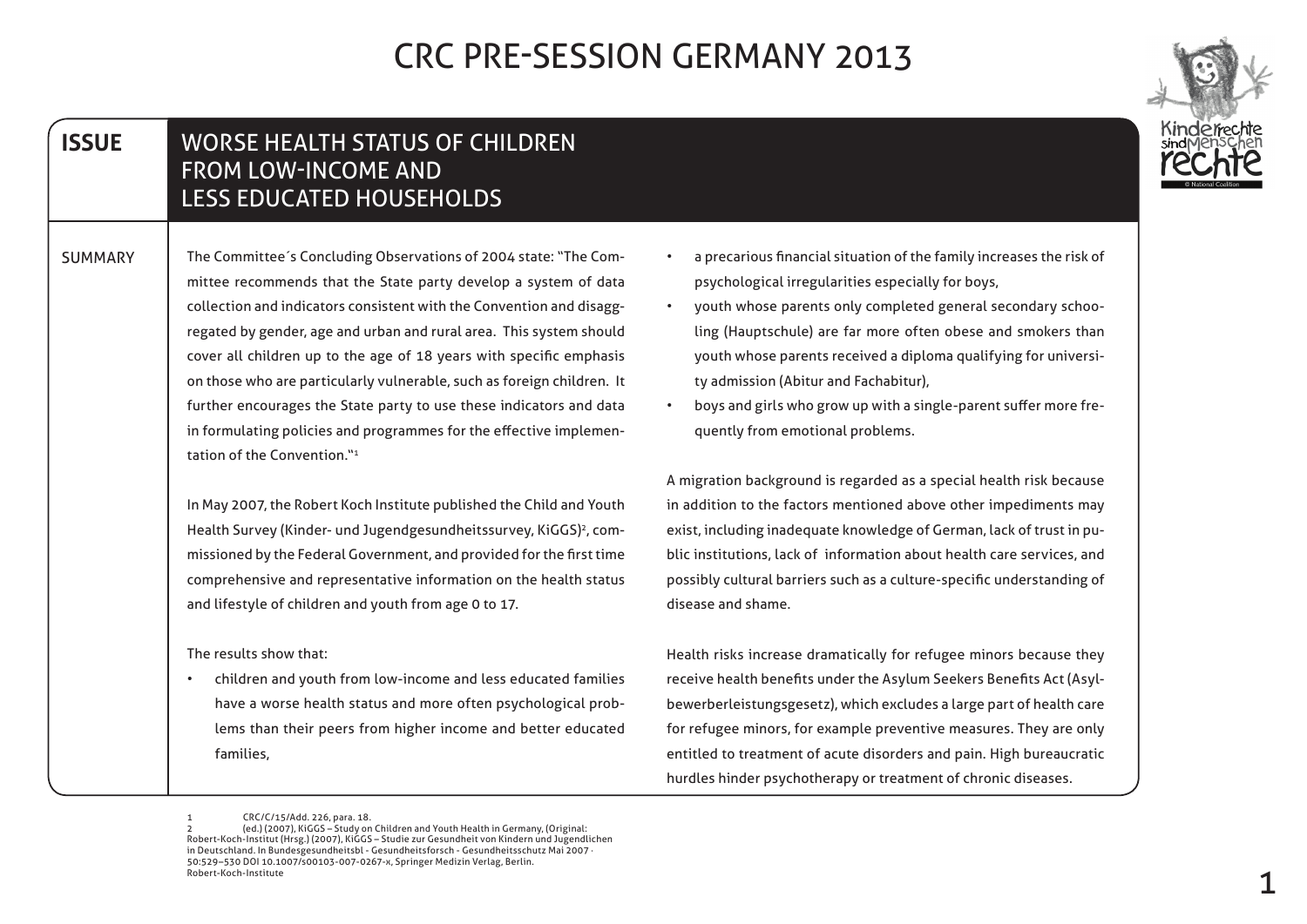| <b>ISSUE</b>                      | WORSE HEALTH STATUS OF CHILDREN<br><b>FROM LOW-INCOME AND</b><br><b>LESS EDUCATED HOUSEHOLDS</b>                                                                                                                                                                                                                                                                                                                                                                                                                     |                                                                                                                                                                                                                              |
|-----------------------------------|----------------------------------------------------------------------------------------------------------------------------------------------------------------------------------------------------------------------------------------------------------------------------------------------------------------------------------------------------------------------------------------------------------------------------------------------------------------------------------------------------------------------|------------------------------------------------------------------------------------------------------------------------------------------------------------------------------------------------------------------------------|
| <b>QUESTIONS</b>                  | The Federal Government should inform the Committee how it<br>will promote a discrimination-free use of health care services<br>by all children.<br>The Committee is kindly requested to ask the Federal Govern-<br>ment what measures it will undertake to bring together health,<br>social, family and education policies to improve the health of so-<br>cially disadvantaged children and youth.                                                                                                                  | Concerning refugee minors, the Federal Government should<br>inform the Committee how appropriate provision of health<br>care services and prevention specifically targeted to the<br>needs of refugee minors can be ensured. |
| <b>RECOMMENDA-</b><br><b>TION</b> | Health, social, family and education policies have to work<br>together in order to improve the health of socially disad-<br>vantaged children and youth. Stronger measures are nee-<br>ded particularly in disadvantaged neighbourhoods and<br>communities.<br>The Federation, the federal states, the communes and he-<br>alth insurance companies should in the future increasingly<br>concentrate resources for health promotion activities whe-<br>re the need is greatest, i.e. for the socially disadvantaged. | Refugee minors must get access to all health care services<br>irrespective of their residence status and should be inclu-<br>ded in the statutory health insurance.                                                          |

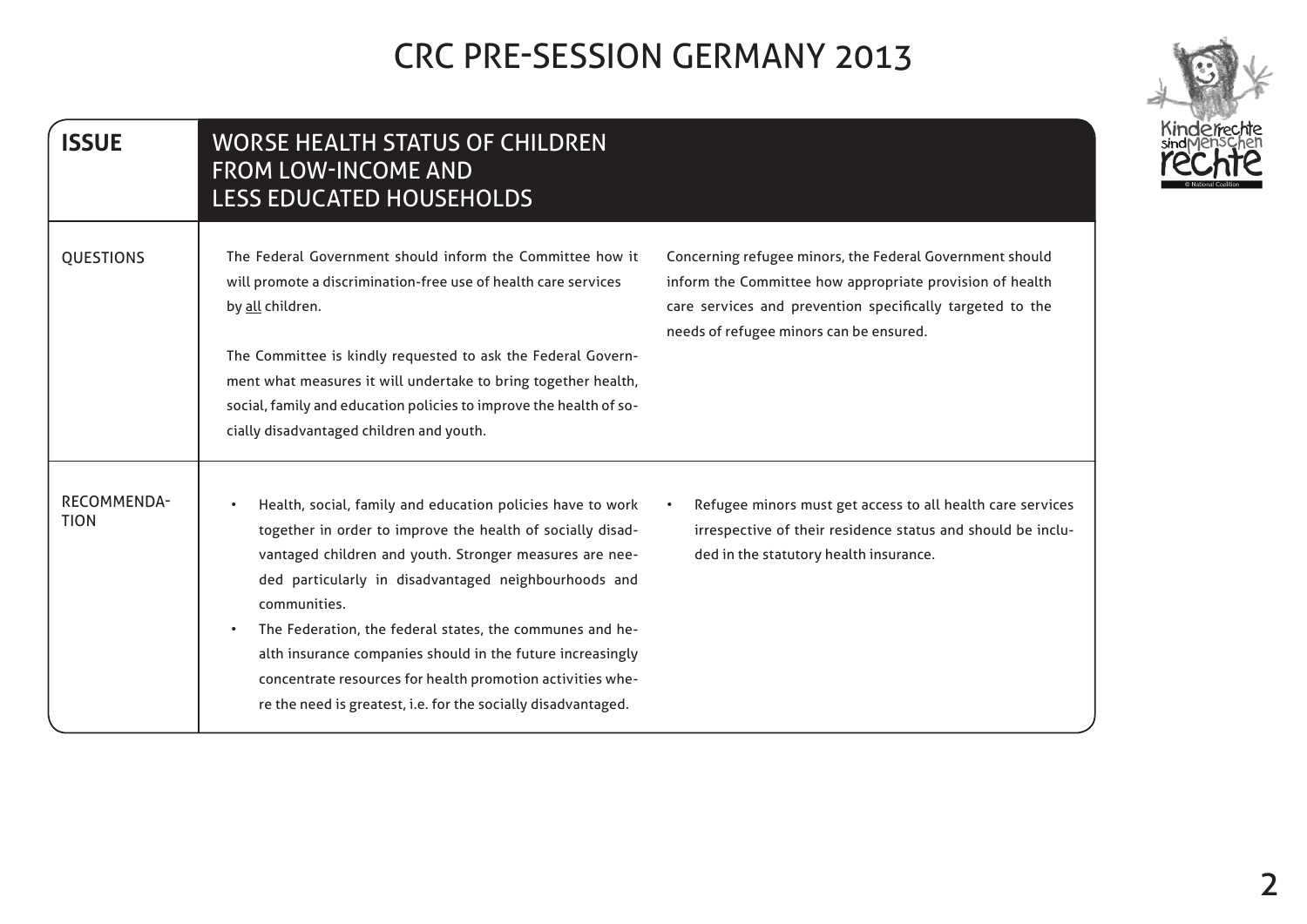#### **ISSUE INCLUSION OF CHILDREN'S RIGHTS** IN THE CONSTITUTION

**SUMMARY** 



In its Concluding Observations of 30 January 2004 on the second periodic report of Germany, the Committee stated (in para. 9) that it "remains concerned that the Convention has not been incorporated into the Basic Law, as foreseen at the time of the initial report." It also recommended to the Federal Government (in para. 10) to "reconsider the incorporation of the Convention into the Basic Law."

dation. In its third and fourth periodic report it stated (in para. 19): "A The Federal Government has so far not complied with this recommenconstitutional amendment is (...) not necessary."

#### **Children only objects of the parents in the German Constitution**

In the German Constitution children do not appear as subjects of the law, but merely as subject matter (objects of the parents).

Art. 6 para 2 of the Constitution (German Basic Law) states: "The care and upbringing of children is the natural right of parents and a duty primarily incumbent upon them."

In addition, the German Constitutional Court has so far not formulated an all-encompassing primacy of the best interests of the child, accor-<br>ding to Art. 3 para. 1 CRC.

#### **Relationship between the UN Convention on the Rights of the Child and the German Constitution**

Unlike in many other countries, the international treaties ratified by Germany do not automatically become part of the Constitution. This also applies to the CRC. Under Article 25 of the German Constitution (German Basic Law), the Convention holds the rank of an ordinary fe-<br>deral law. Therefore, the Constitution takes precedence.

#### **Core elements of a Constitutional Amendment**

Following the guidelines of the CRC, the inclusion of children's rights in the Constitution should include the following core elements:

- Recognition of the child as a subject and bearer of his or her own rights
- The right of the child to protection and provision
- The right of the child to participation and age-appropriate consi-<br>deration of his or her opinion
- Priority of the best interests of the child in all decisions affecting them.

ety. In the view of the National Coalition for the Implementation of the ren as individuals with their own rights and their participation in soci-The general public opinion does not yet fully include respect for child-CRC this would change with a Constitutional Amendment.

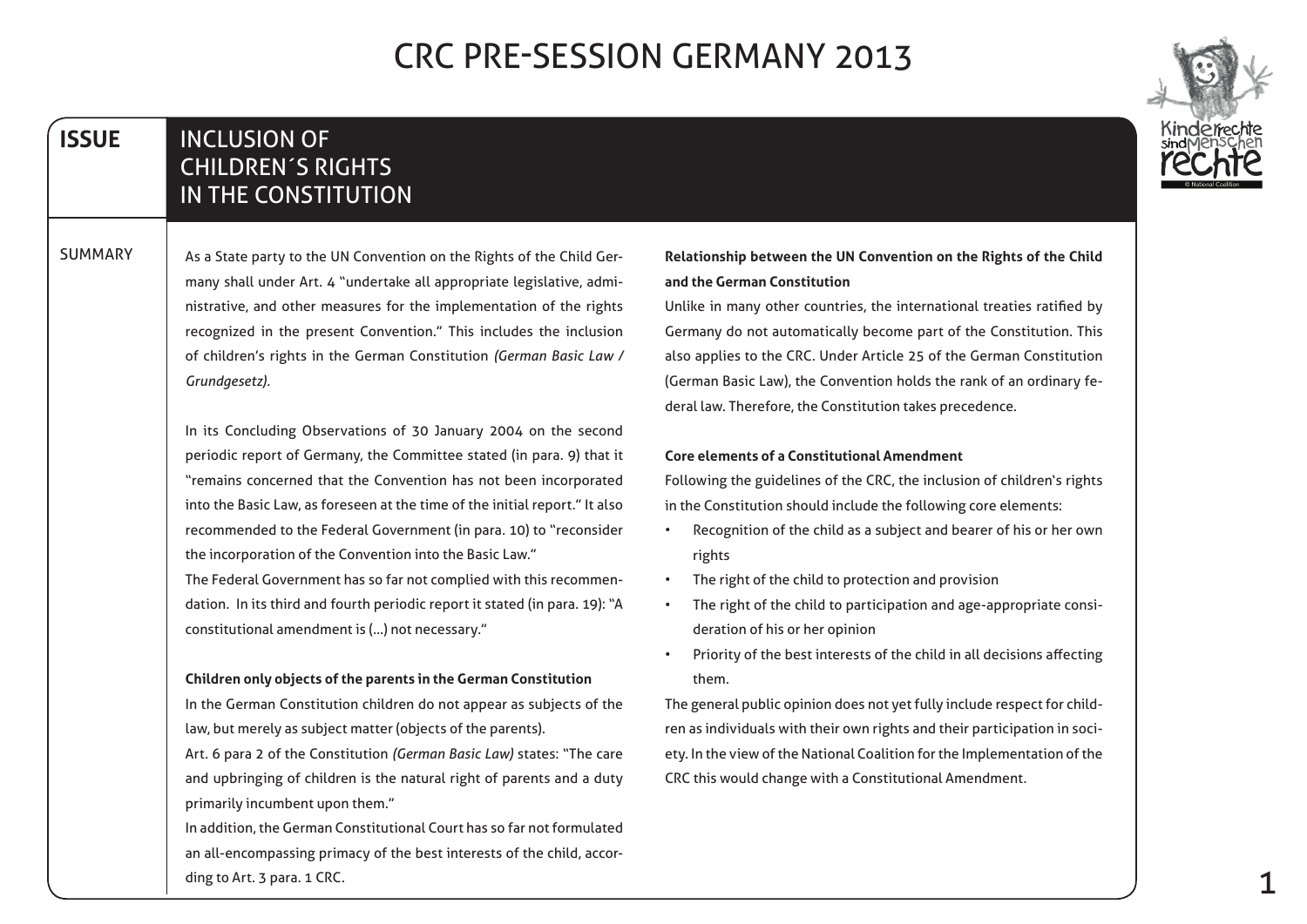| <b>ISSUE</b>               | <b>INCLUSION OF</b><br><b>CHILDREN'S RIGHTS</b><br>IN THE CONSTITUTION                                                                                                                                                                                                                                                                                            |
|----------------------------|-------------------------------------------------------------------------------------------------------------------------------------------------------------------------------------------------------------------------------------------------------------------------------------------------------------------------------------------------------------------|
| <b>QUESTIONS</b>           | The National Coalition recommends to the Committee to ask<br>the Federal Government, how the implementation of children's<br>rights according to the CRC and especially the primacy of the<br>best interests of the child can be ensured in Germany, if the Ger-<br>man Constitution (German Basic Law) can claim precedence over<br>the CRC in case of conflict? |
| <b>RECOMMENDA-</b><br>TION | The National Coalition recommends to the Committee to urge<br>the Federal Government to undertake concrete steps for the ex-<br>plicit inclusion of children's rights in the German Constitution<br>(German Basic Law).                                                                                                                                           |

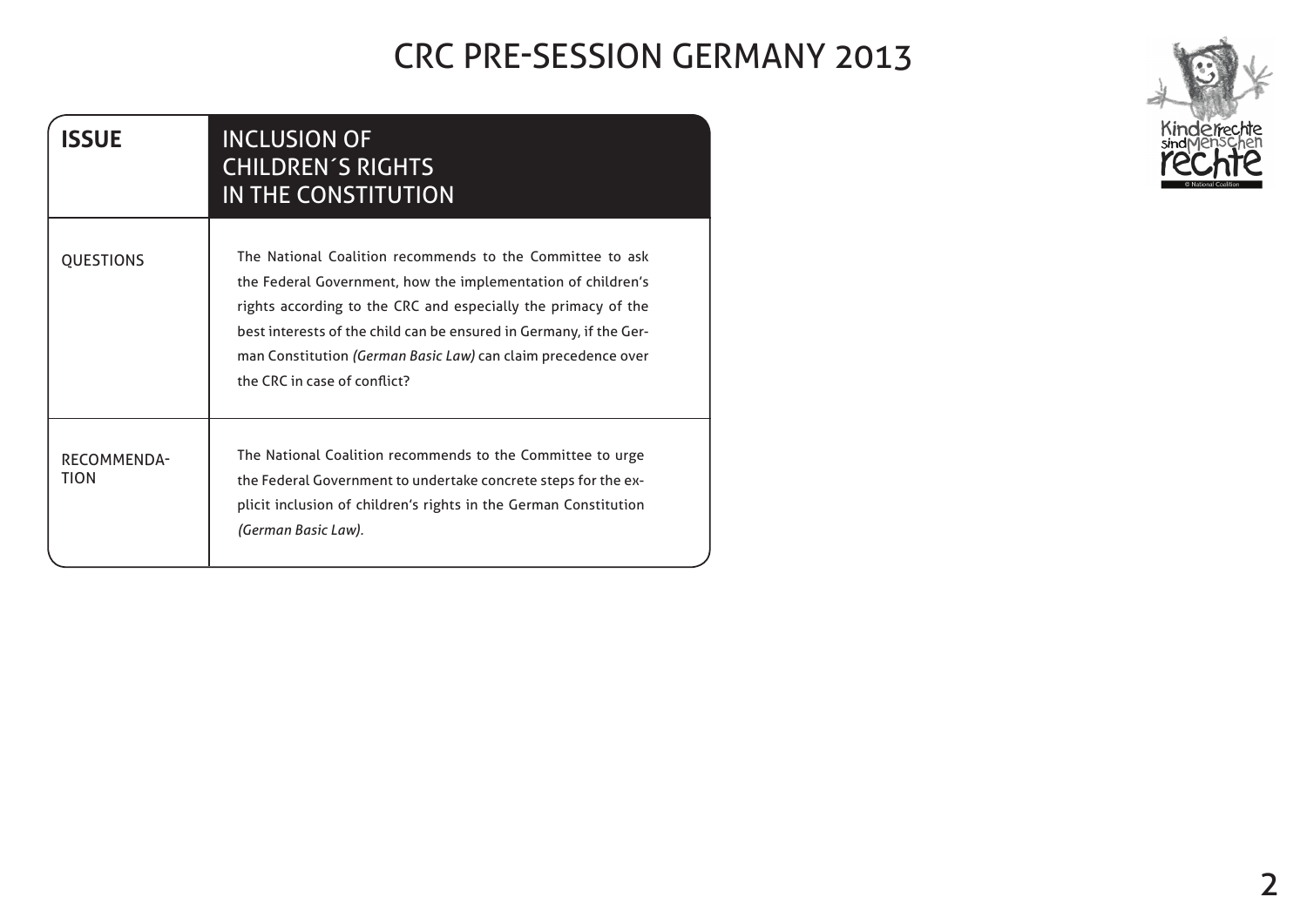

#### RIGHT TO PARTICIPATION, PERSONAL DEVELOPMENT, **REST AND LEISURE ISSUE**

In recent years, almost all federal states have begun to shorten the time at high school from 9 to 8 years  $(G8)^{1}$ . The aim of the ropean and global competition in the labor market. They should so-called G8 reform was to make German students fit for the Eusional life. In many federal states the date of enrolment has been be younger when starting university and when entering profesform, the affected students – but also their parents and teachers brought forward. In many places, after introduction of the G8 re- $-$  feel overwhelmed. They complain about the lack of "tidying up" of the curriculum and a "work week" which sometimes has far more than 40 hours.<sup>2</sup> The demand for "more freedom" $3$  in the sense of more free time **SUMMARY** 

available is made very often by children and adolescents. In the

1 See http://www.kmk.org/bildung-schule/allgemeine-bildung/sekundarstufe-ii-<br>gymnasiale-oberstufe.html(consulted 18 February 2013) ii-sekundarstufe/bildung-allgemeine/schule-bildung/org.kmk.www://http See -1rat adolescents and children most Report Youth and Child First

termined time and the cost of certain activities. The older the itively. The main criticisms, however, are the lack of free self-deed the implementation of children's rights in their free time poschildren, the worse are the marks for the realization of the "right" to leisure" and the greater their need for "time-outs and self-de-<br>termined time".

• The expert committee of the Eighth Family Report states a "lack of time" and demands that families get more control over their time, be better supported in everyday life and that family needs are better reflected in German working time regulations *(Arbe-*<br>*itszeitrecht).<sup>4</sup>* 

ab-a-854096.html und http://www.daserste.de/information/wissen-kultur/ttt/sendung/ndr/2012/ See http://www.spiegel.de/schulspiegel/wissen/g8-eltern-lehnen-turbo-abiturturboabitur-100.html (consulted 15 February 2013)

See AGJ: First Child and Youth Report for UN-Review (Original: AGJ: Erster Kinder- und Jugendreport zur UN-Berichterstattung. Berlin 2010.) pp. 42

Ministry for Family, Senior Citizens, Women and Youth, Time for the Family. Family Time Policies as a Chance for Sustainable Family Policies. Eight Family Report (Original: BMFSFJ (Hrsg.): Zeit für Familie. Familienzeitpolitik als Chance einer nachhaltigen Familienpolitik. Achter Anlagen/8.-Familienbericht,property=pdf,bereich=bmfsfj,sprache=de,rwb=true.pdf) (consulted on Familienbericht. Berlin 2012. http://www.bmfsfj.de/RedaktionBMFSFJ/Broschuerenstelle/Pdf-15 February 2013).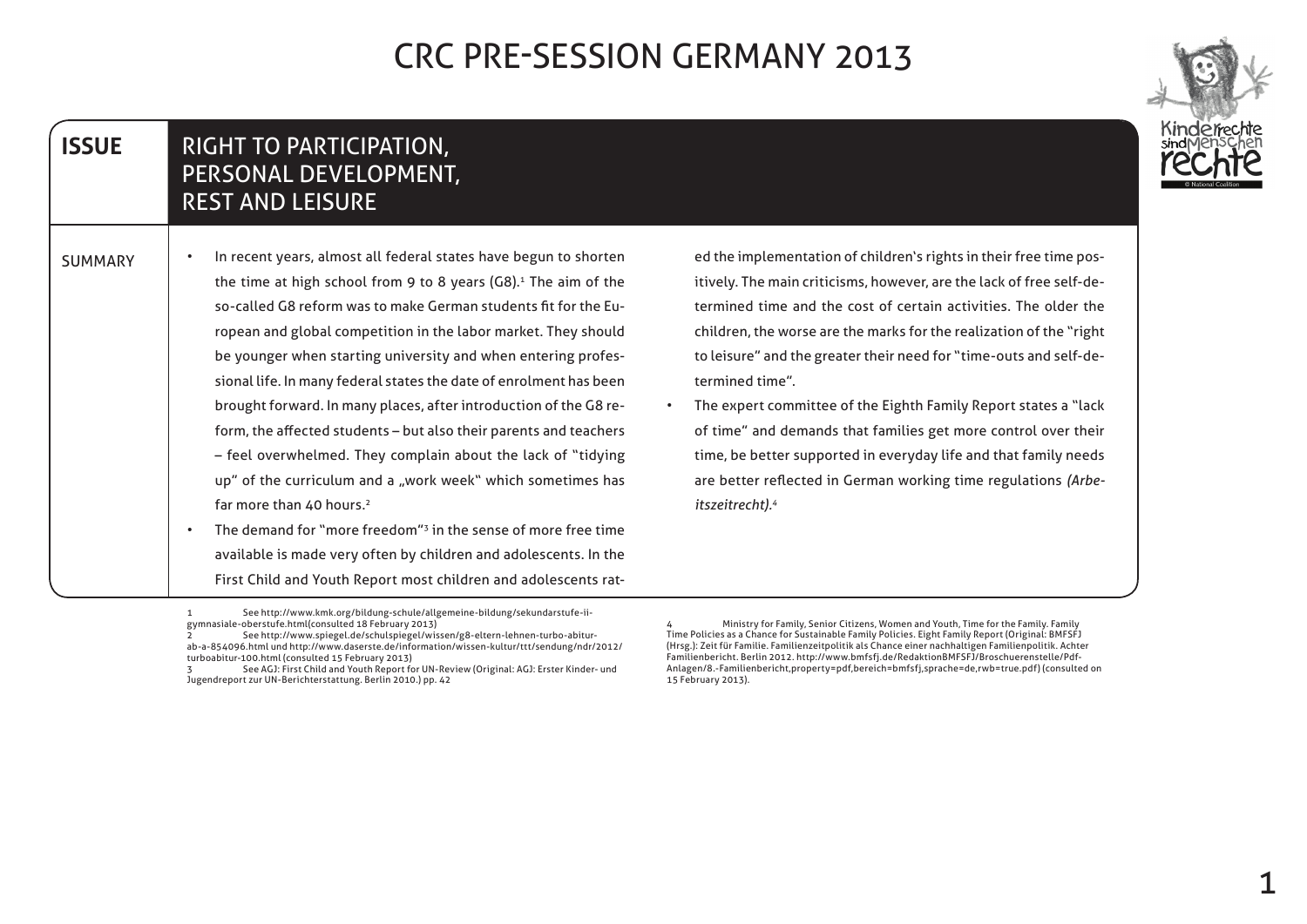| <b>ISSUE</b>          | RIGHT TO PARTICIPATION,<br>PERSONAL DEVELOPMENT,<br><b>REST AND LEISURE</b>                                                                                                                                                                                                                                                                                                                                                                                                                                                                                                                                                                                                                                                                                                              |
|-----------------------|------------------------------------------------------------------------------------------------------------------------------------------------------------------------------------------------------------------------------------------------------------------------------------------------------------------------------------------------------------------------------------------------------------------------------------------------------------------------------------------------------------------------------------------------------------------------------------------------------------------------------------------------------------------------------------------------------------------------------------------------------------------------------------------|
| <b>QUESTIONS</b>      | How does the Federal Government in the future adapt the "all-<br>day education system", considering the federal structure of Ger-<br>many, in order to provide for the best realisation of the right to<br>rest and leisure and participation of students?                                                                                                                                                                                                                                                                                                                                                                                                                                                                                                                               |
| <b>RECOMMENDATION</b> | The Federal Government should influence the federal sta-<br>tes in order to adequately implement the right to play, the<br>right to leisure and participation in the full-time education<br>system. Nurseries and schools must allow for enough room<br>for play and personal development as well as participation<br>rights in addition to the teaching of subject matter. A "full-<br>day learning approach" must not mean a full day of formal<br>education.<br>The Federal Government should update the National Action<br>Plan for a Germany fit for children 2005-2010 and should<br>in this context implement the established quality standards<br>and quality requirements for the participation of children<br>and young people at all levels, particularly at the local level. |

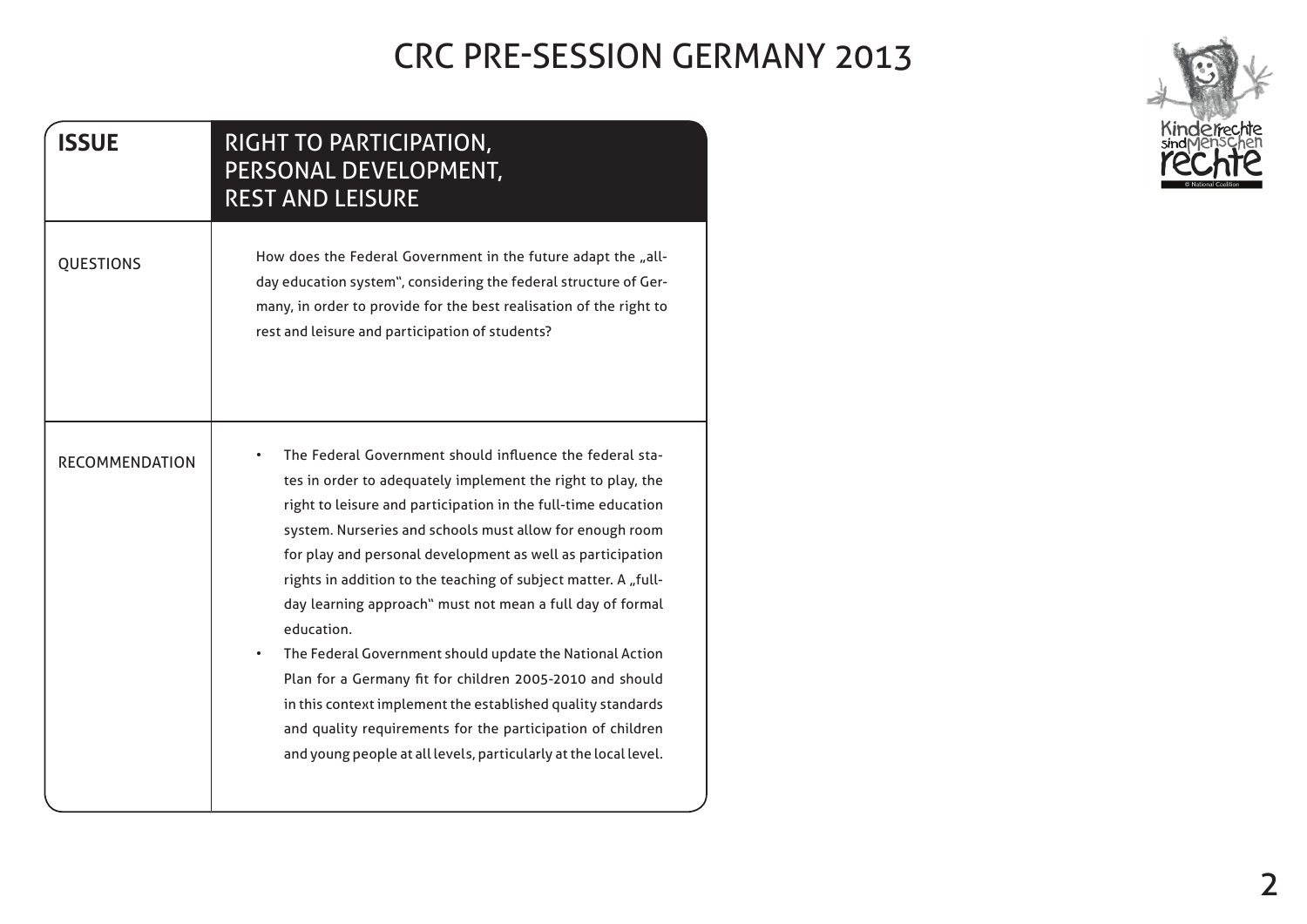| <b>ISSUE</b>   | <b>PROTECTION OF SEXUAL VIOLENCE</b><br>IN FAMILIES AND INSTITUTIONS:<br>SUPPORT MUST BE ACCESSIBLE FOR EVERY CHILD                                                                                                                                                                                                                                                                                                                                                                                                                                                                                                                                                                                              |                                                                                                                                                                                                                                                                                                                                                                                                                                                                                                                                                                                                                                                                                                                                                                                 |
|----------------|------------------------------------------------------------------------------------------------------------------------------------------------------------------------------------------------------------------------------------------------------------------------------------------------------------------------------------------------------------------------------------------------------------------------------------------------------------------------------------------------------------------------------------------------------------------------------------------------------------------------------------------------------------------------------------------------------------------|---------------------------------------------------------------------------------------------------------------------------------------------------------------------------------------------------------------------------------------------------------------------------------------------------------------------------------------------------------------------------------------------------------------------------------------------------------------------------------------------------------------------------------------------------------------------------------------------------------------------------------------------------------------------------------------------------------------------------------------------------------------------------------|
| <b>SUMMARY</b> | According to the police crime statistics 12.444 children were af-<br>$\bullet$<br>fected by sexual abuse in 2011. <sup>1</sup> Around 1.500 minors above 14<br>years of age were victims of sexual abuse. <sup>2</sup><br>In a study concerning unreported cases 2.4 % of the female and<br>$\bullet$<br>0,6 % of the male between 16- to 20-years responded that they<br>had an one abusive experience with physical contact before the<br>age of $163$<br>The number of police-registered minor male sex offenders mul-<br>$\bullet$<br>tiplied in the last decade. According to police statistics appro-<br>ximately 4000 minors were suspects in offenses against sexual<br>self-determination. <sup>4</sup> | There is no statewide coverage with counseling services spe-<br>cialized in sexual violence in childhood and youth. Gaps exist<br>especially in the eastern federal states, but also in rural under-<br>developed regions. Neither are there sufficient treatment units<br>for sexualized violence in these regions. Generally, the existing<br>specialized services are not adequately funded.<br>The services are not equally accessible to all affected persons: It<br>is in particular difficult to reach boys, girls and boys with impair-<br>ments and disabilities, and migrants with no or poor knowledge<br>of German. In counseling services, skills, barrier-free access and<br>funding for verbal communication in foreign languages are mis-<br>sing. <sup>5</sup> |

1 Ministry of the Interior, Police Crime Statistics, (Original: Bundesministerium des Inneren, Polizeiliche Kriminalstatistik), 2011, p. 9<br>2011, p. 9

2 Ibid., p. 45<br>3 Criminological Research Institute Lower Saxony, First Research Report Representative<br>Survey Sexual Abuse (Original: Kriminologisches Forschungsinstitut Niedersachsen, Erster<br>Forschungsbericht zur Repräsent Übergriffe durch Kinder und Jugendliche), p. 18

5 Kavemann, Barbara and Rothkegel, Sibylle (2012), Final Report on the Review of Specialised Counselling Services for Sexual Violence During Childhood and Youth (Original: Abschlussbericht der Bestandsaufnahme spezialisierter Beratungsangebote bei sexualisierter Gewalt in Kindheit und Jugend), pp. 135

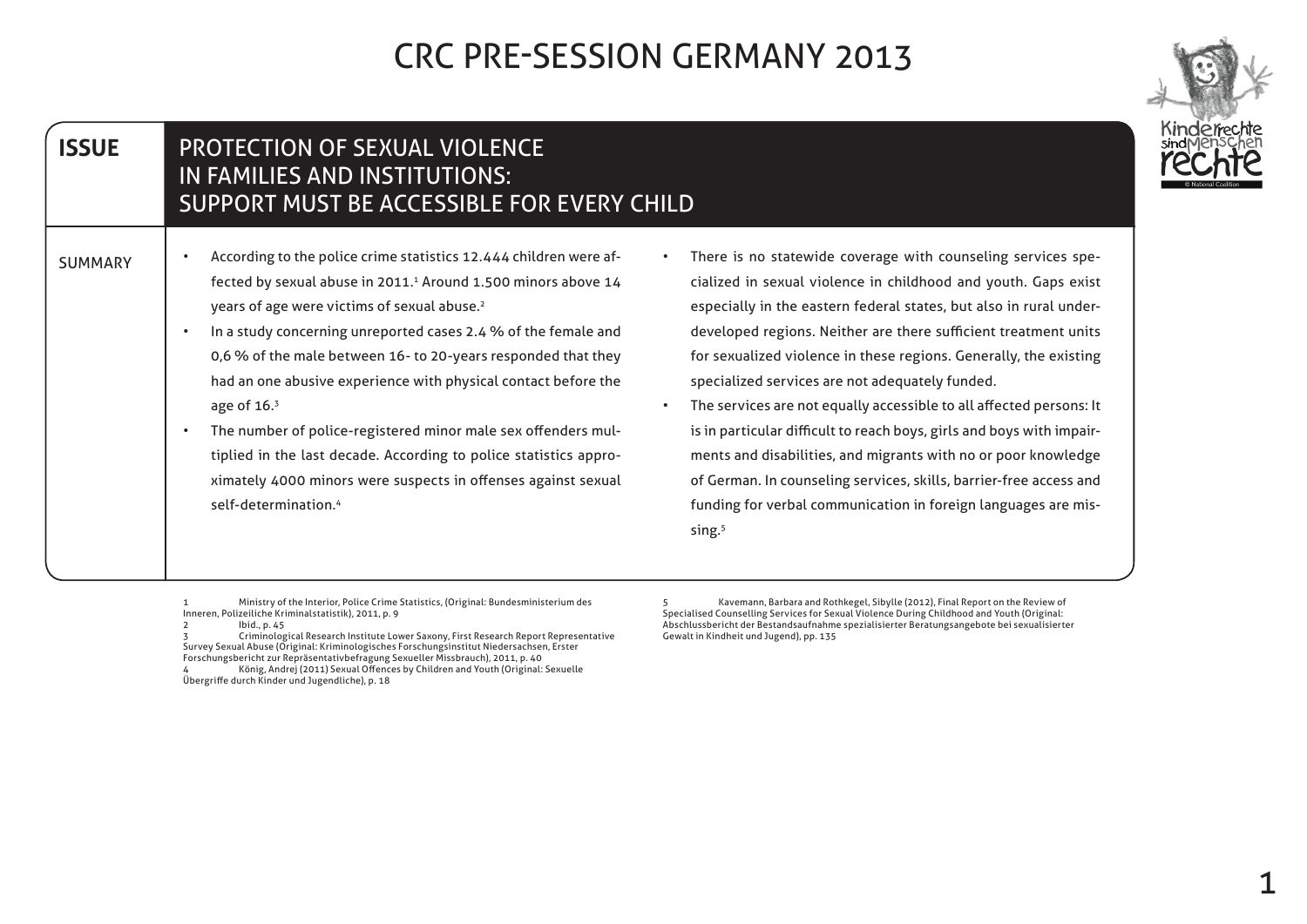| <b>ISSUE</b>          | <b>PROTECTION OF SEXUAL VIOLENCE IN</b><br><b>FAMILIES AND INSTITUTIONS: SUPPORT MUST</b><br><b>BE ACCESSIBLE FOR EVERY CHILD</b>                                                                                                                                                                                                                                                                                                                                                                                                                                                                                                                                 |
|-----------------------|-------------------------------------------------------------------------------------------------------------------------------------------------------------------------------------------------------------------------------------------------------------------------------------------------------------------------------------------------------------------------------------------------------------------------------------------------------------------------------------------------------------------------------------------------------------------------------------------------------------------------------------------------------------------|
| <b>QUESTIONS</b>      | What actions has the Federal Government undertaken to ensure<br>statewide coverage with counseling services for all children and<br>the people caring for them to answer questions and in case of<br>personal involvement, especially also for children with migrati-<br>on background, for children with disabilities and also for child-<br>ren who exert sexualized violence?                                                                                                                                                                                                                                                                                  |
| <b>RECOMMENDATION</b> | In cooperation with the federal states, communes and social<br>welfare institutions, the Federal Government should ensure that<br>measures to prevent sexual and other violence in all facilities<br>and activities for kids become standard - especially in the areas<br>of education, health care, integration assistance for persons<br>with disabilities, children and youth welfare services. In addi-<br>tion, nationwide coverage of counseling services according to<br>existent needs shall be guaranteed, providing help and support<br>for all children and the people caring for them to respond to<br>questions and in case of personal involvement. |

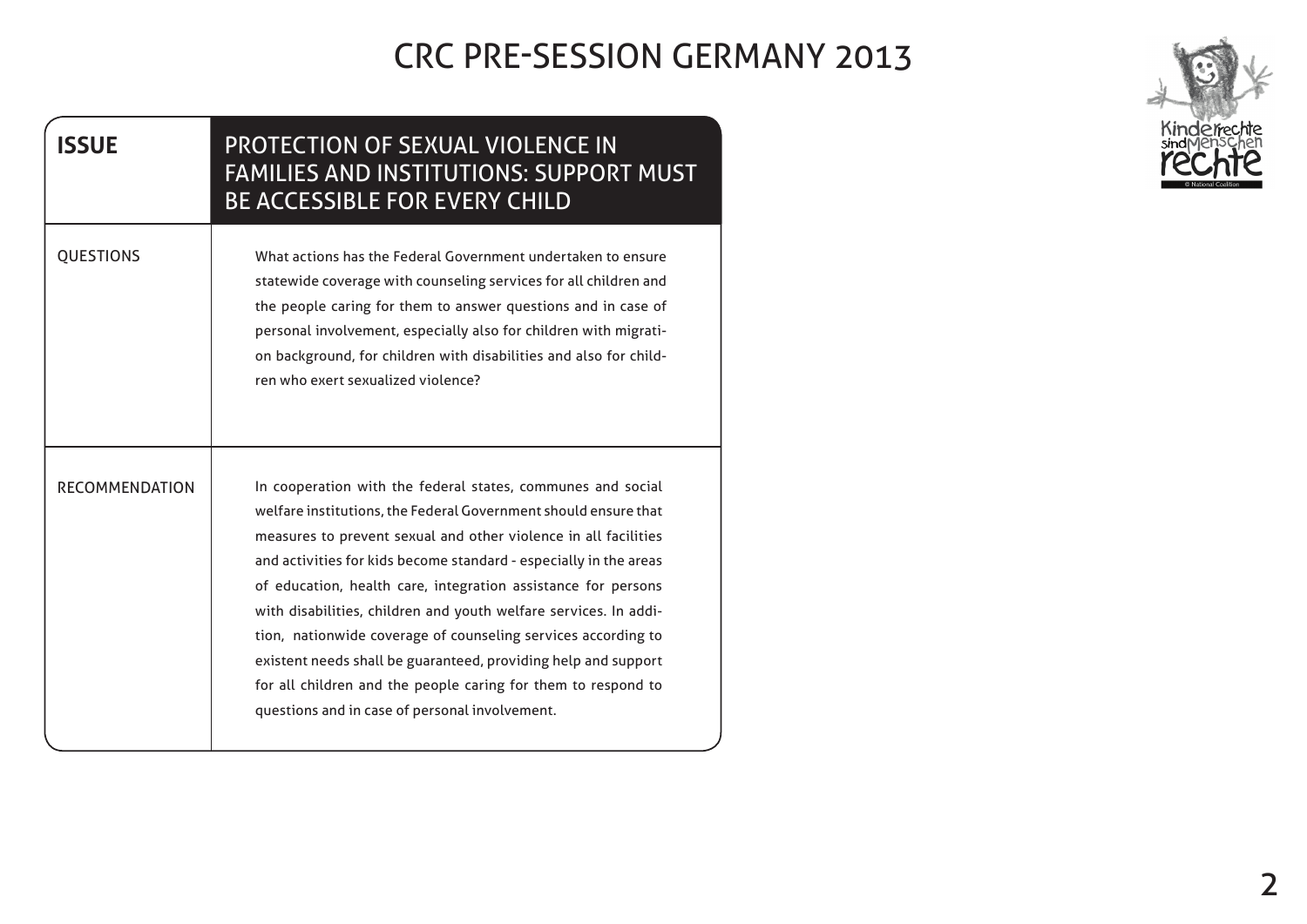#### **ESTABLISHMENT** OF A MONITORING MECHANISM **IN GERMANY ISSUE**

The Committee recommended in the concluding observations to the first periodic report<sup>1</sup> and to the second periodic report of Germany<sup>2</sup> ety monitoring mechanism with an independent monitoring body is ciples<sup>3</sup> the National Coalition believes that a broad based civil socichanism for the implementation of the CRC. Based on the Paris Printo the Federal Government to establish an effective monitoring me-.needed **SUMMARY** 

> nal Coalition has vigorously supported the recommendations of the Within the framework of its children's rights advocacy the Natiotive monitoring mechanism. Appropriate action by the Federal Go-<br>vernment was not taken. Committee and urged the Federal Government to establish an effec-<br>tive monitoring mechanism. Appropriate action by the Federal Go-Committee and urged the Federal Government to establish an effec-

> litical initiatives in 2006 with an "Entry Model"<sup>4</sup>, on 20 November Against this background, the National Coalition tried to stimulate po-2009 with the First National Conference on the Rights of the Child<sup>5</sup>,

in 2011 with a "Benchmark Paper"<sup>6</sup>, and in 2012 with an additional del would be implemented in conjunction with the recommendations brochure entitled "The Next Step"<sup>7</sup>, expecting that the proposed moplementation by the civil society and the independent assessment, of the Committee. This is how the critical accompaniment of the imin accordance with the Paris Principles, of the situation of children's rights in Germany should complement each other. The assistance lishment of an independent monitoring mechanism is still pending. toring by the National Coalition is explicitly recognized; the estabprovided by the Federal Government to support civil society moni-

tial steps for independent monitoring through the Convention of the The National Coalition notes that the United Nations outlined essen-Rights for Persons with Disabilities (CRPD). Therefore, the National Coalition is in favor of mandating the German Institute for Human Rights, which already provides the independent monitoring for the implementation of the CRPD, also with the independent monitoring of the implementation of the CRC.

National Coalition for the Implementation of the UN Convention on the Rights of the Child in Germany (ed.) (2010): It's time... "Priority for Children's Rights!". First National Conference for the Rights of the Child. Documentation and Call for Dialogue, Berlin. (Original: National Coalition für die Umsetzung der UN-Kinderrechtskonvention in Deutschland (Hrsg.)

7 Ibid.

<sup>1</sup> CRC/C/15/Add.43, para. 23

<sup>2</sup> CRC/C/15/Add. 226, paras. 12 and 16

 $A/RES/48/134$  paras. 1 and 3g

National Coalition for the Implementation of the UN Convention on the Rights of the Child in Germany (ed.) (2006): Publication Series on the Monitoring of the UN Convention on the Rights of the Child in Germany. Volume 1 - The Entry-Level Model, Berlin. (Original: National Coalition für die Umsetzung der UN-Kinderrechtskonvention in Deutschland (Hrsg.) (2006): Publikationsreihe zum Monitoring der UN-Kinderrechtskonvention in Deutschland. Band 1 - Das Einstiegsmodell, Berlin).

<sup>(2010):</sup> Es wird Zeit..."Vorrang für Kinderrechte!". Erste Nationale Konferenz für die Rechte des Kindes. Dokumentation und Aufruf zum Dialog, Berlin.)

for the National Coalition for the Implementation of the UN Convention on the Rights of the Child in Germany (ed.) (2012): Publication Series on the Monitoring of the UN Convention on the Rights of the Child in Germany. The Next Step. Volume 2, Berlin. (Original: National Coalition für die Umsetzung der UN-Kinderrechtskonvention in Deutschland (Hrsg.) (2012): Publikationsreihe zum Monitoring der UN-Kinderrechtskonvention in Deutschland. Der

nächste Schritt. Band 2, Berlin.)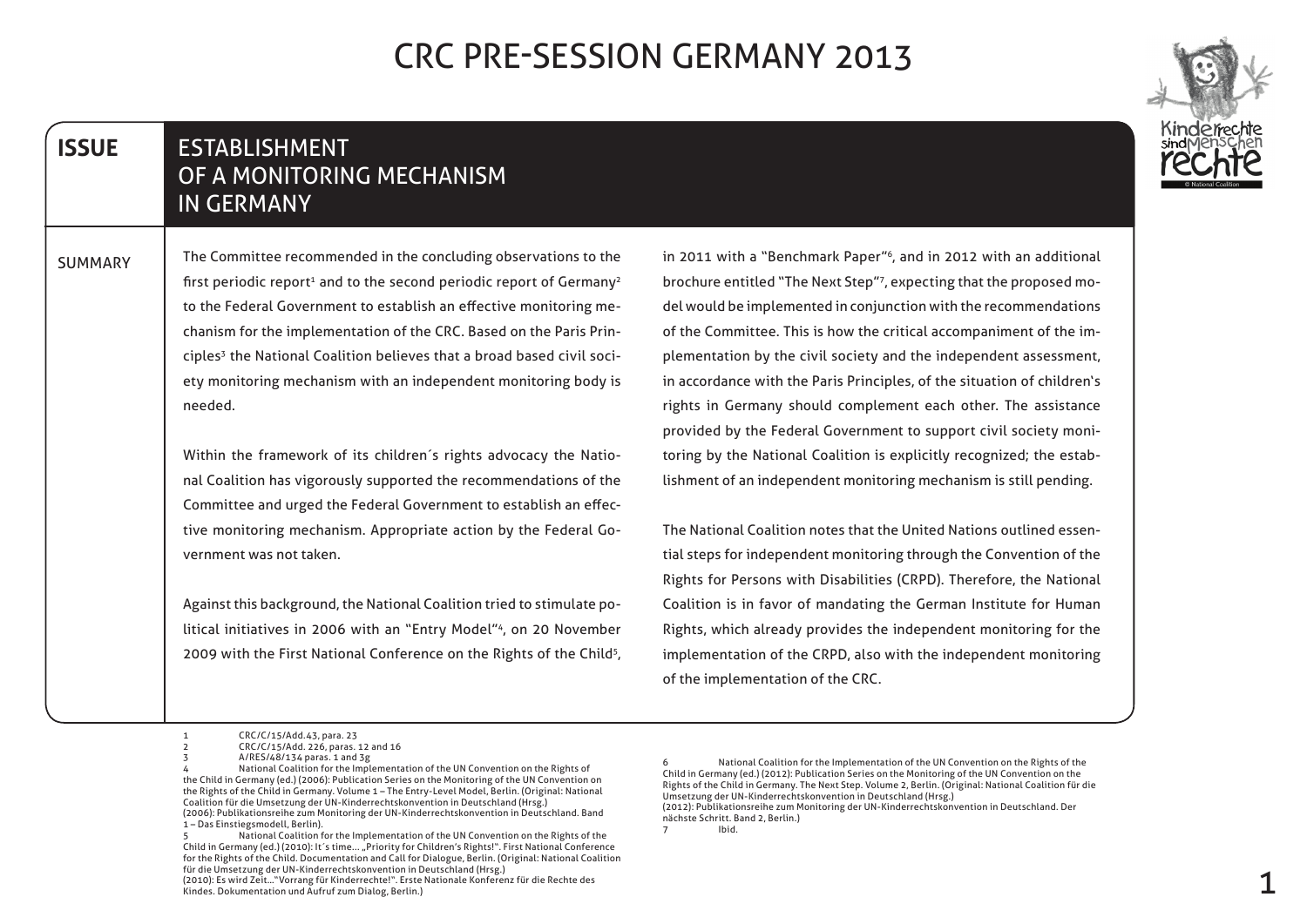| <b>ISSUE</b>          | <b>ESTABLISHMENT</b><br>OF A MONITORING MECHANISM<br><b>IN GERMANY</b>                                                                                                                                                                                                                                                                                                                                                                          |
|-----------------------|-------------------------------------------------------------------------------------------------------------------------------------------------------------------------------------------------------------------------------------------------------------------------------------------------------------------------------------------------------------------------------------------------------------------------------------------------|
| <b>QUESTIONS</b>      | In line with the monitoring mechanism created for the Conven-<br>tion on the Rights for Persons with Disabilities the following<br>question arises: What initiatives does the Federal Government<br>develop in order to implement the concluding observations of<br>the UN Committee on the Rights of the Child to its first and se-<br>cond report with respect to a monitoring mechanism for the UN<br>Convention on the Rights of the Child? |
| <b>RECOMMENDATION</b> | In the light of the present submission the Committee should re-<br>commend to the Federal Government to establish an indepen-<br>dent monitoring mechanism at the German Institute for Human<br>Rights, in addition to the civil society function of the National<br>Coalition for the Implementation of the UN Convention on the<br>Rights of the Child, in order to guarantee an effective monitoring.                                        |

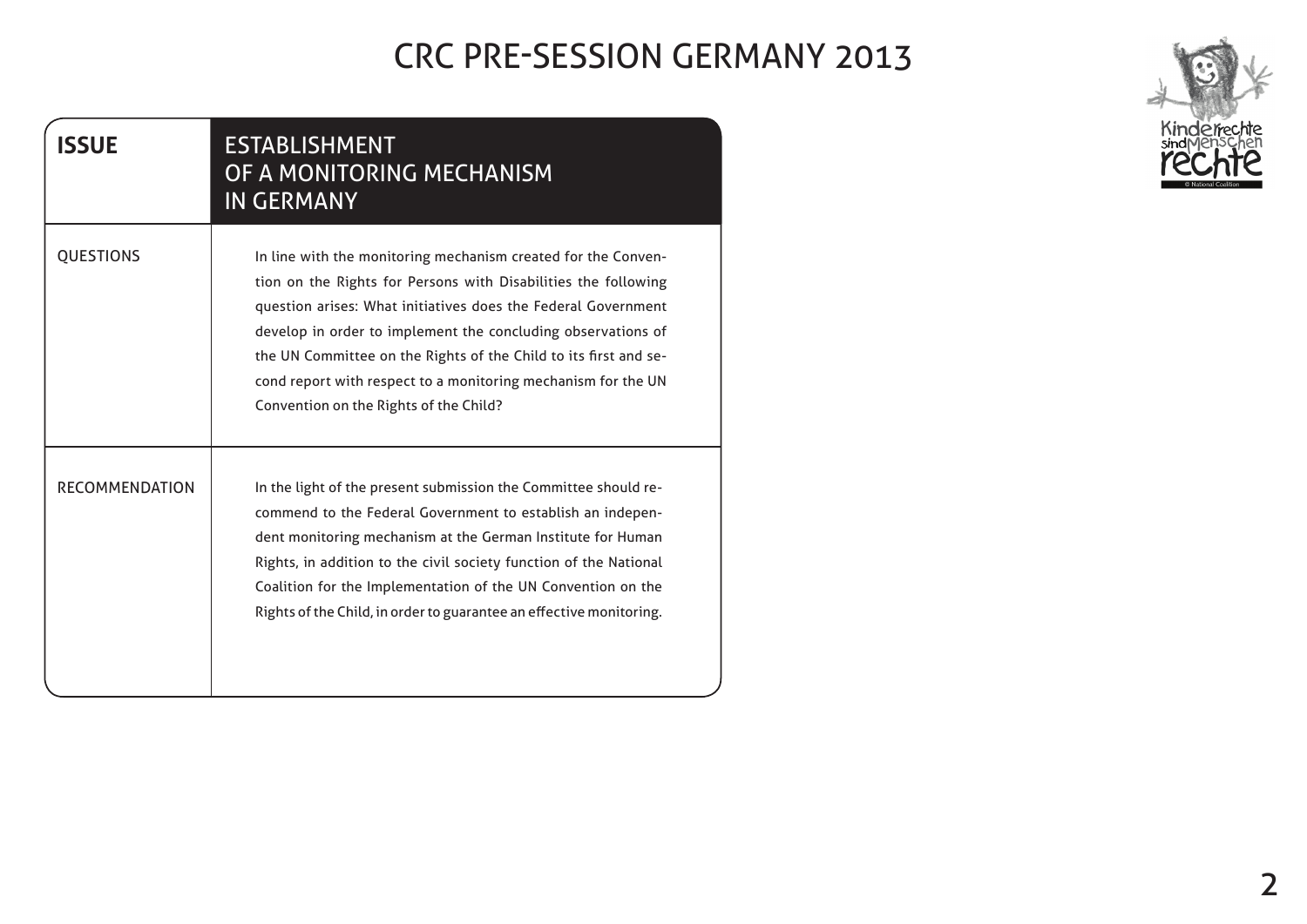#### **DISCRIMINATION IN ACCESS TO EDUCATION ISSUE**

| <b>SUMMARY</b> | Education in public institutions is not intended to be inclusive |
|----------------|------------------------------------------------------------------|
|                | and does not allow customization of educational processes in     |
|                | terms of the whole personality and all talents of the students.  |
|                | It amplifies social disadvantages for children and marginalises  |
|                | children with disabilities, children with migration background   |
|                | and children with uncertain residency status.                    |
|                | While around 30 % of children under 3 years of age without       |
|                | migration background are in kindergarden, only 14 % of child-    |
|                |                                                                  |

- on. Between 2009 and 2011 this difference has only increased.<sup>1</sup> ren with migration background benefit from this early educati-
- The four-tier school system with four parallel types of schools pils, works with selection and segregation mechanisms. starting from grade  $4<sup>2</sup>$ , depending on the performance of the pu-

While 61 percent of 15-year-olds of parents with high social economic status went to high school, only 16 % of 15-year-olds condary schools with simple diploma (Hauptschule) (5 percent nasium) in 2009. The opposite situation is observed at for seof parents with low economic status went to high schools (Gymcompared to 27 percent). $3$ 

- Only 28 % of children with special educational needs attend secondary schools, 72 % are taught in separate special schools (Förderschulen).<sup>4</sup>
- Among secondary school drop outs, foreigner youth are overre-<br>presented by factor 2.5.
- Children without or with uncertain residency status are denied participation in public education due to legal provisions, the location of their accommodation, waiting periods or subordina-<br>tion in the allocation of places.

Ministry for Family, Senior Citizens, Women and Youth (2012), Third Intermediary Report on the Evaluation of the Child Care Funding Act (Original: BMFSFJ (2012), Dritter Zwischenbericht zur Evaluation des Kinderförderungsgesetzes), p. 10.

3 Editorial Group Reporting on Education (2012), Education in Germany 2012, (Original: Autorengruppe Bildungsberichterstattung (2012), Bildung in Deutschland 2012), p. 70. hid 4



<sup>2</sup> Förderschulen: special schools for children with developmental delays and disabilities, Hauptschulen: secondary schools with a simple diploma, Realschulen: secondary schools with a superior diploma, Gymnasium: high schools with Abitur, a diploma that qualifies for university admission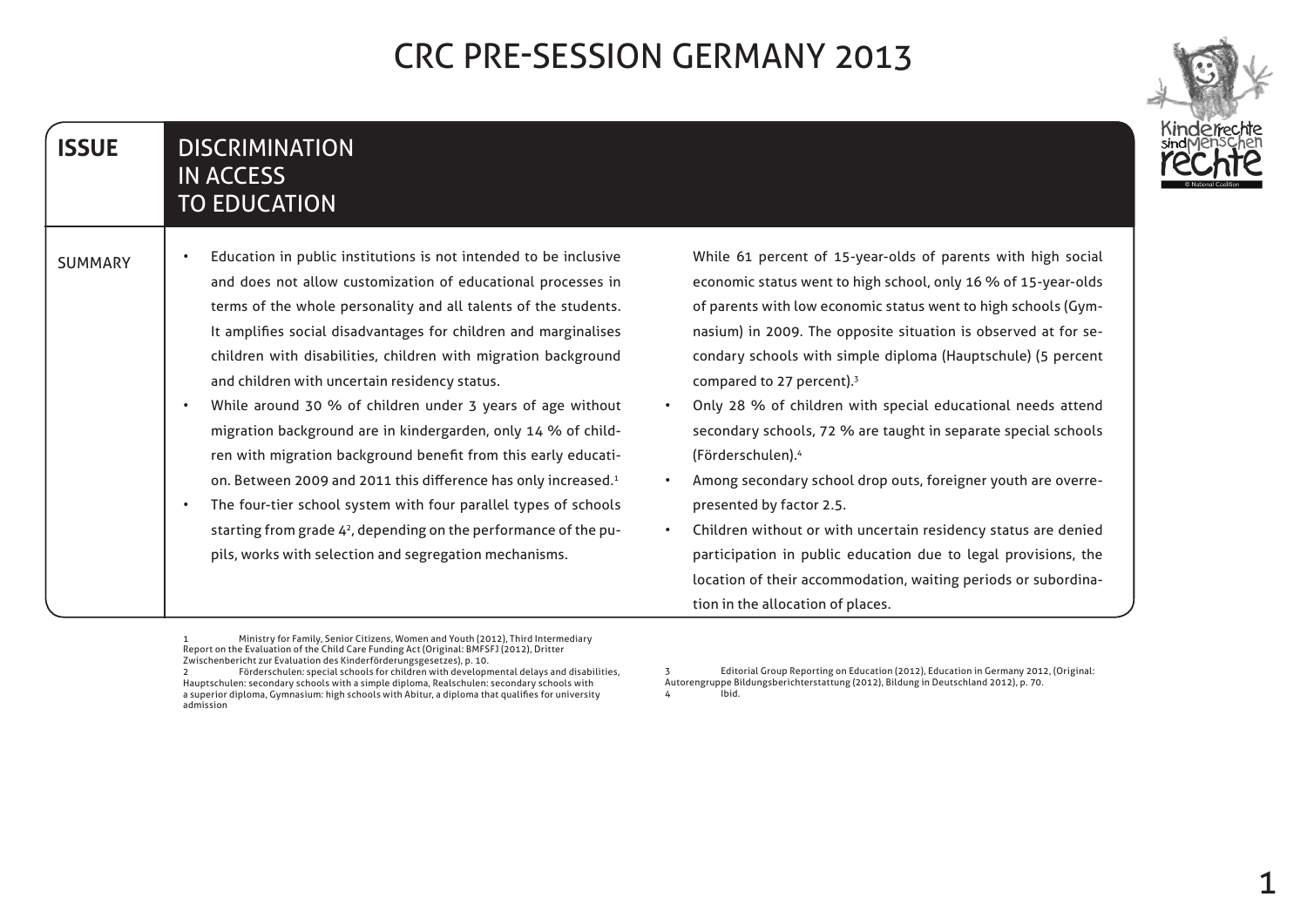| <b>ISSUE</b>          | <b>DISCRIMINATION</b><br><b>IN ACCESS</b><br><b>TO EDUCATION</b>                                                                                                                                                                                                                                                                                                                                                                                                                                                                                                                                                                                                                                                                                                                                                                                                                                                                                                                              |
|-----------------------|-----------------------------------------------------------------------------------------------------------------------------------------------------------------------------------------------------------------------------------------------------------------------------------------------------------------------------------------------------------------------------------------------------------------------------------------------------------------------------------------------------------------------------------------------------------------------------------------------------------------------------------------------------------------------------------------------------------------------------------------------------------------------------------------------------------------------------------------------------------------------------------------------------------------------------------------------------------------------------------------------|
| <b>QUESTIONS</b>      | How does Germany implement the right to a non-discriminato-<br>ry and inclusive public formal and non-formal education for all<br>children - especially for children from socially disadvantaged fa-<br>milies, children with disabilities, children with a migration back-<br>ground and children without or with uncertain residency status?                                                                                                                                                                                                                                                                                                                                                                                                                                                                                                                                                                                                                                                |
| <b>RECOMMENDATION</b> | The Federal Government should urge the federal states<br>their residence status. All legal and other regulations that<br>(which are in charge of education) and the communes (which<br>hinder children in participating in public education or seg-<br>are responsible for the extra-curricular rather non-formal<br>regate them from the community should be repealed.<br>education) to meet their contractual obligations in educati-<br>The Federal Government should ensure the availability of<br>on, so that they design the formal and non-formal educati-<br>the necessary resources - also through the use of existing<br>on of child care institutions, schools, youth welfare services<br>resources in special schools.<br>and all other institutions in an inclusive and discriminati-<br>on-free way. For all children the individual support for all<br>their talents should be guaranteed - regardless of their<br>social or cultural background, their personal qualities and |

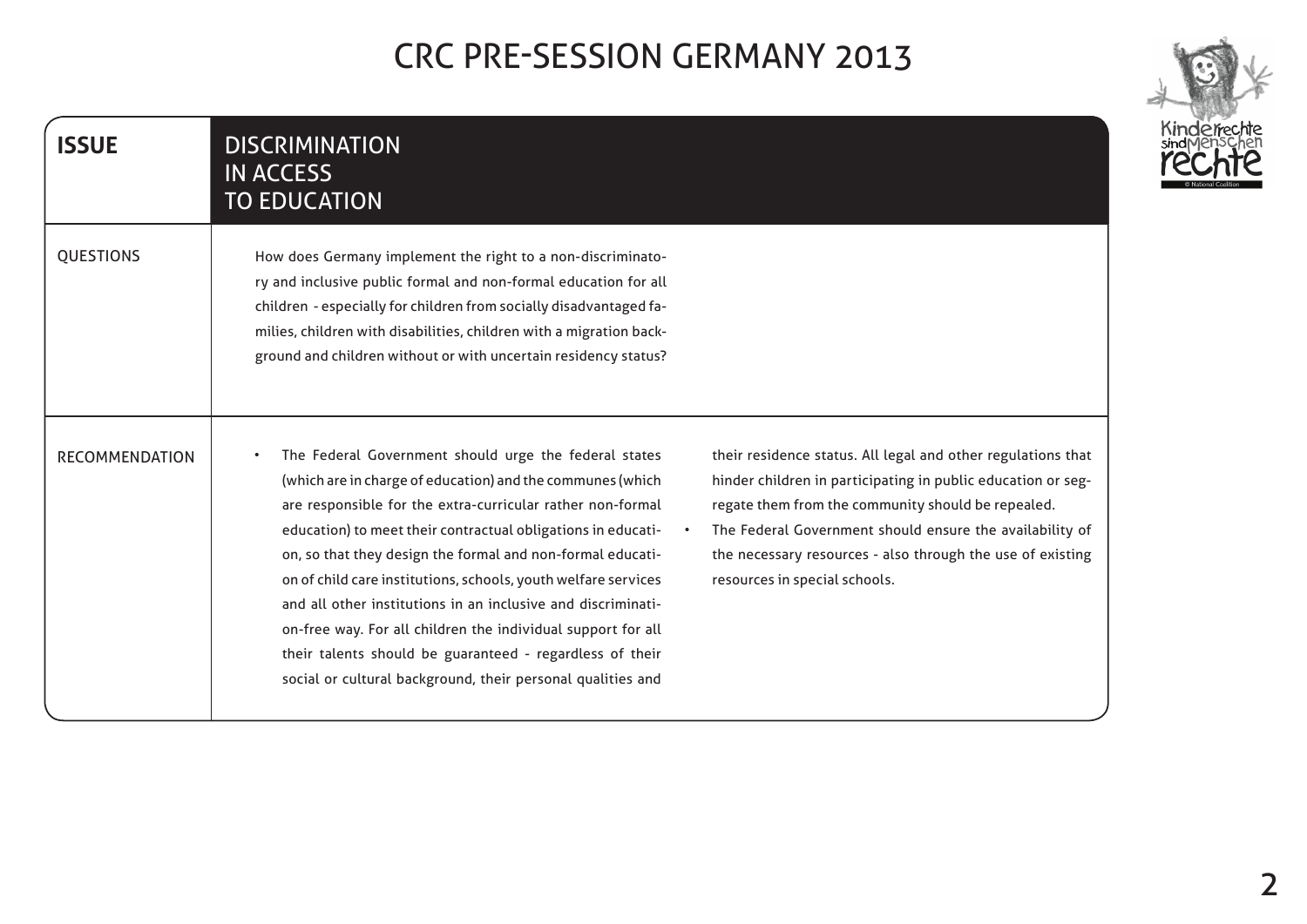| <b>ISSUE</b>                      | <b>LEGAL CAPACITY</b><br>TO ACT AT AGE 16                                                                                                                                                                                                                                                                                                                                                                                                                                                                                                                                                                                                                        |
|-----------------------------------|------------------------------------------------------------------------------------------------------------------------------------------------------------------------------------------------------------------------------------------------------------------------------------------------------------------------------------------------------------------------------------------------------------------------------------------------------------------------------------------------------------------------------------------------------------------------------------------------------------------------------------------------------------------|
| <b>SUMMARY</b>                    | In Germany, minors have legal capacity to act in the asylum procedu-<br>as potential trauma of the arriving minors, this constitutes a major<br>re at age 16 and therefore have the right to apply for asylum on their<br>challenge. Qualified counselling by a person the minor trusts and<br>who is familiar with child-specific reasons for flight is missing.<br>own. Even though a guardian always has to be appointed for a minor,<br>this usually only happens after the application for asylum which the<br>minor has to do on his or her own shortly after arriving in Germany.<br>Given the different cultural background and language issues, as well |
| <b>QUESTIONS</b>                  | Could the Federal Government please inform the Commitee about<br>how the best interests of the child are considered in the legal capa-<br>city to act at age 16 and how it can be ensured that legal capacity to<br>act before majority does not lead to disadvantages?                                                                                                                                                                                                                                                                                                                                                                                          |
| <b>RECOMMEN-</b><br><b>DATION</b> | Legal capacity to act in asylum and residence related issues should<br>be raised to 18 years of age. At the same time, every foreign child,<br>idependent of his or her age, should be allowed to apply for asylum<br>and participate in all decisions relating to his or her residence. In ad-<br>dition, asylum-seeking minors should be awarded legal counsel free<br>of charge.                                                                                                                                                                                                                                                                              |

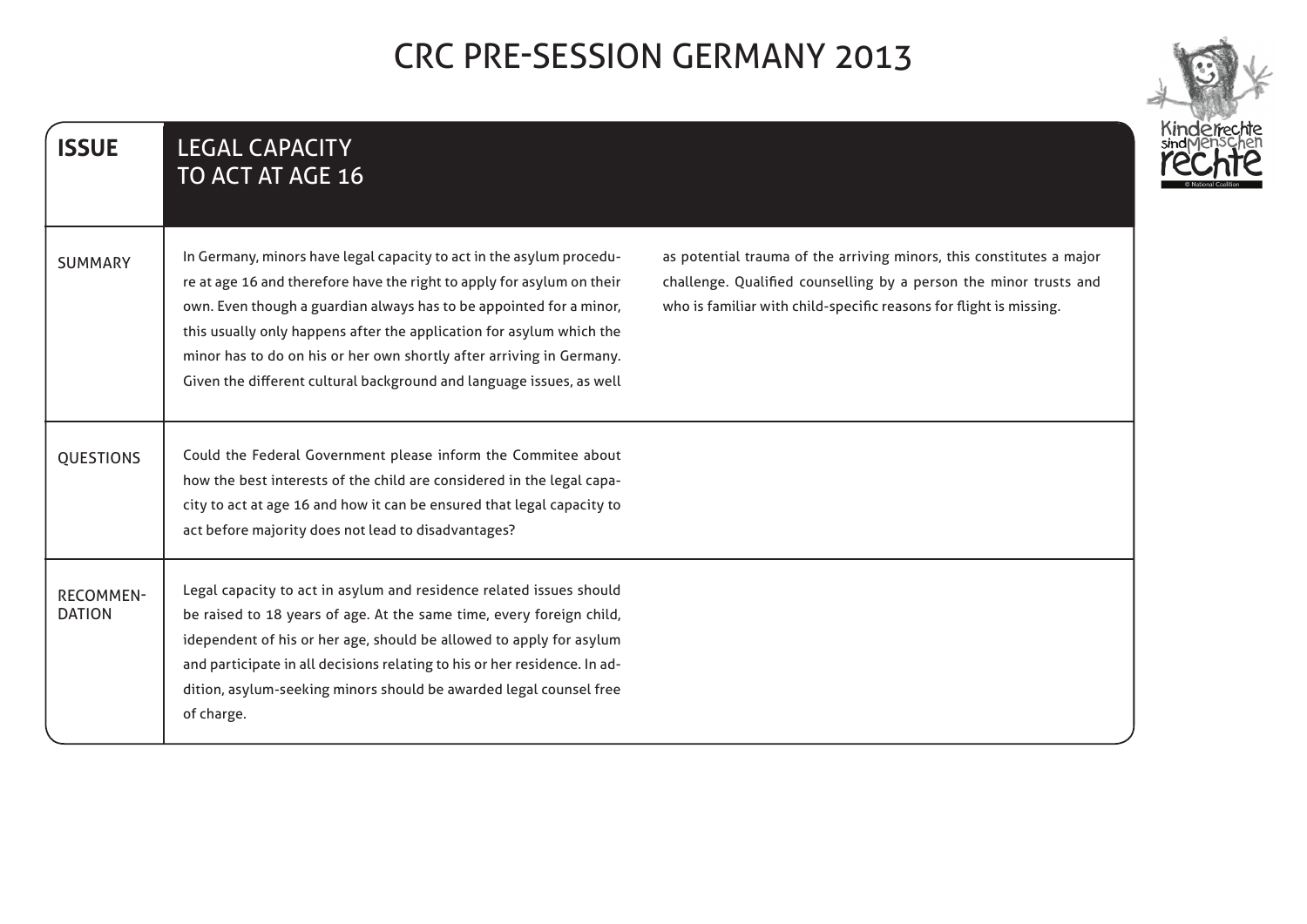| <b>ISSUE</b>        | <b>CUSTODY PENDING DEPORTATION</b><br><b>FOR MINORS</b>                                                                                                                                                                                                                                                          |
|---------------------|------------------------------------------------------------------------------------------------------------------------------------------------------------------------------------------------------------------------------------------------------------------------------------------------------------------|
| <b>SUMMARY</b>      | In almost all federal states custody pending deportation is still im-<br>posed against minors. Custody can last up to 18 months and may in-<br>crease traumatic flight experiences. <sup>1</sup> Such custody is not to be<br>reconciled with the best interests of the child as a primary concern. <sup>2</sup> |
| <b>QUESTIONS</b>    | Could the Federal Government please explain to the Committee how<br>the imposition of custody pending deportation can be reconciled<br>with the best interests of the child as a primary concern?                                                                                                                |
| RECOMMENDA-<br>TION | Custody pending deportation for asylum-seeking minors and refuge-<br>es should be prohibited.                                                                                                                                                                                                                    |

1 The draft bill of the Federal Government for the implementation of the EU Return Directive § 62 | Residence Act (Aufenthaltsgesetz) of 28 October 2010 provides for custody pending deportation as ultima ratio.

 Parliament German see deportation for centers detention German in situation the On 2 by Inquiry an to Government Federal the of Reply 16/11384. number file ,)Bundestag Deutscher( DIE90/ BÜNDNIS Fraction the and ,others and Gehring Kai ,Beck Volker' Winkler Philip Josef MPs GRÜNEN – file number 16/9142, 17 December 2008,

http://dipbt.bundestag.de/dip21/btd/16/113/1611384.pdf, p. 3 and pp. 24-26.

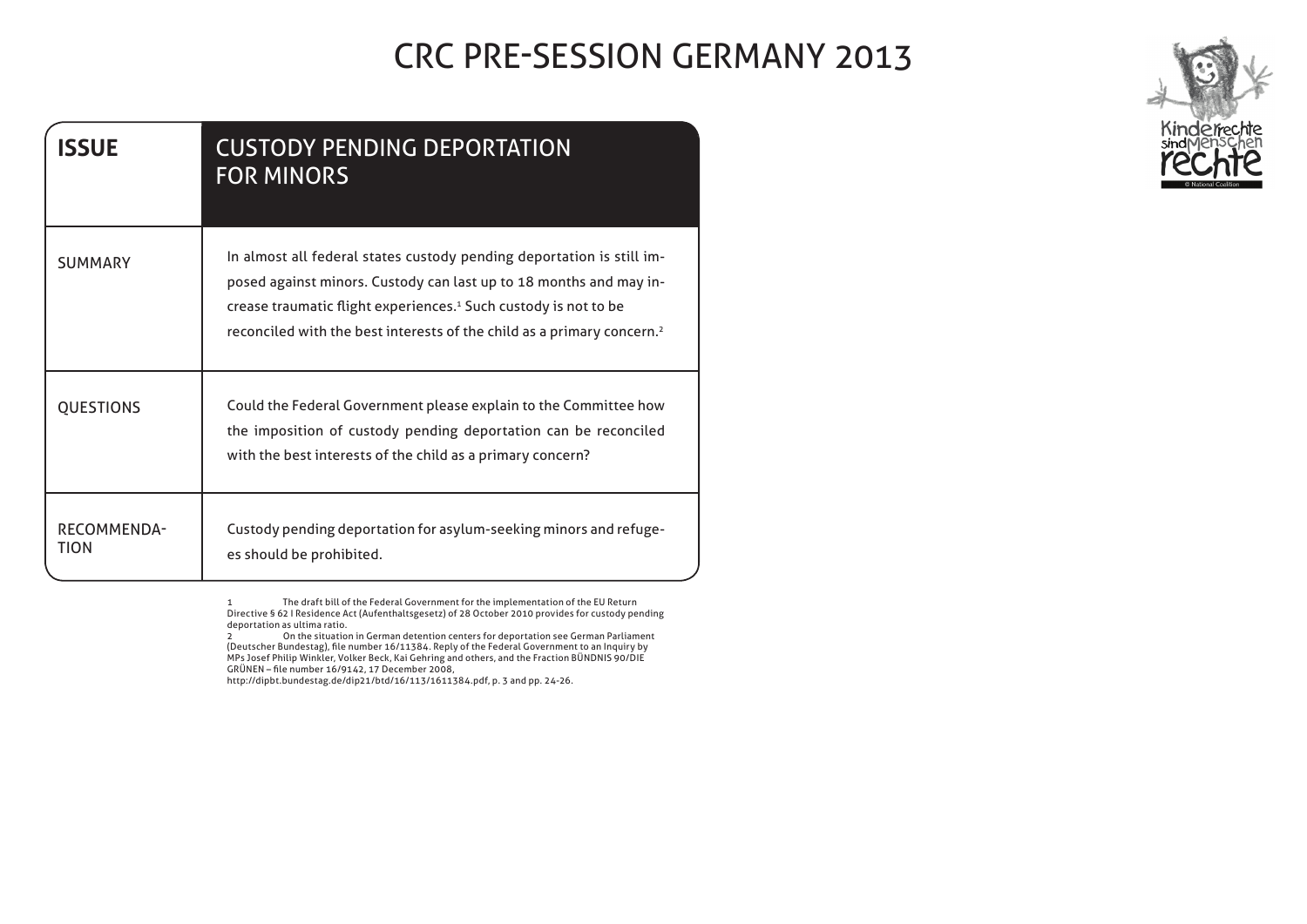

#### **CHILD TRAFFICKING,** CHILD PORNOGRAPHY, **CHILD PROSTITUTION ISSUE**

In Germany, there is only insufficient data on child trafficking, child cking by the Federal Criminal Police Office (Bundeskriminalamt) prostitution and child pornography. The situation report on trafficking, child prostitution and child sex tourism in Germany are not yet search on unreported cases or representative studies of child trafficaptures only a part of the issue of child trafficking in Germany. Reknown. The police statistics cover crimes of sexual violence against xual abuse took place at home or abroad, i.e. there is no evidence on children under sexual abuse. Therefore it is not clear whether the sethe extent of child sex tourism. **SUMMARY** 

The terminology of child trafficking in the German legislation is not in line with international conventions. This is reflected, for example, in the fact that child trafficking only comprises illegal adoptions, but not other purposes such as the economic or sexual exploitation of a child. This results in numerous drawbacks for the victims of child trafficking and a less effective prosecution.<sup>1</sup>

In order to improve the implementation of international conventions ting the laws, ensure the training, strategic orientation and appropri-<br>ate equipment of the relevant authorities at home and abroad. on child trafficking, the Federal Government should, apart from adap-<br>ting the laws, ensure the training, strategic orientation and approprion child trafficking, the Federal Government should, apart from adap-

The suspicion of child trafficking, especially with very young victims, is not treated as suspicion of trafficking in minors (Penal Code StGB § 232), but as recruitment of a child into prostitution (Penal Code StGB § 180). As a result, fewer investigative tools and victim protection measures or witness protection measures are available, which is to the detriment of the victims.